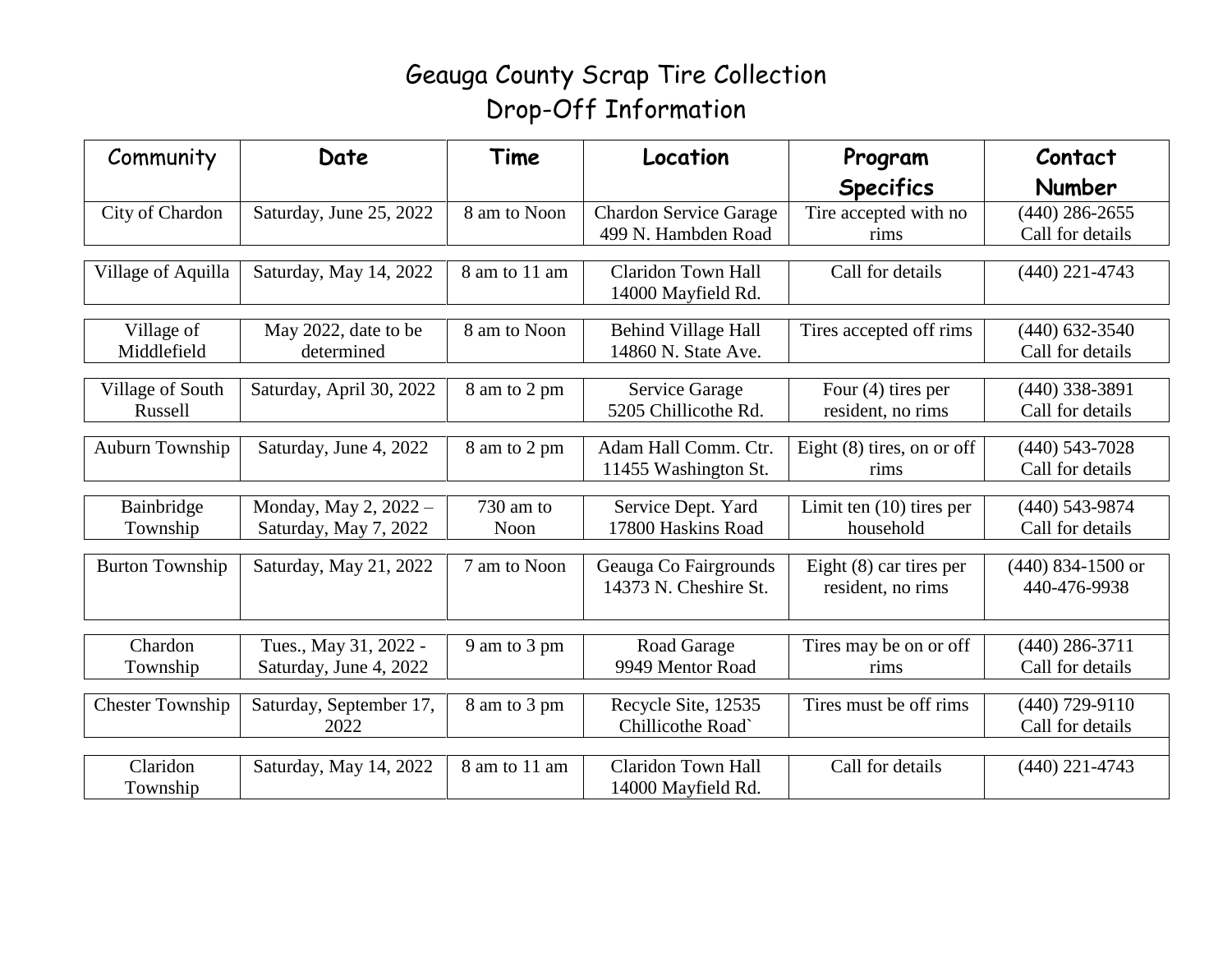## Geauga County Scrap Tire Collection Drop-Off Information

| Community               | Date                       | Time          | Location                     | Program                                       | Contact                                     |
|-------------------------|----------------------------|---------------|------------------------------|-----------------------------------------------|---------------------------------------------|
|                         |                            |               |                              | <b>Specifics</b>                              | <b>Number</b>                               |
| Hambden                 | Saturday, April 30, 2022   | 8 am to 1 pm  | Hambden Twp. Park            | Eight $(8)$ tires per                         | $(440)$ 286-4364                            |
| Township                |                            |               | 13860 GAR Highway            | household, no rims                            | Call for details                            |
|                         |                            |               |                              |                                               |                                             |
| Huntsburg               | Saturday, June 11, 2022    | 8:30 am to 11 | Huntsburg Rec. Park          | Eight $(8)$ tires per<br>household, on or off | $(440)$ 636-5486 ext. 4<br>Call for details |
| Township                |                            | am            | 17085 Mayfield Rd.           | rims                                          |                                             |
|                         |                            |               |                              |                                               |                                             |
| Middlefield             | Saturday, May 7, 2022      | 7 am to Noon  | Township Garage 15228        | Limit six $(6)$ tires per                     | $(440) 632 - 1115$                          |
| Township                | & Saturday, Oct. 1, 2022   |               | <b>Madison Road</b>          | household, no rims                            | Call for details                            |
| Montville               | Saturday, May 7, 2022      | 8 am to Noon  | <b>Community Center 9755</b> | Limit six $(6)$ tires per                     | $(440)$ 968-3784                            |
| Township                |                            |               | <b>Madison Road</b>          | household, no rims                            | Call for details                            |
|                         |                            |               |                              |                                               |                                             |
| Munson                  | Monday, April 25, 2022     | 7 am to 3:30  | Vetter Baseball Field        | No rims accepted                              | $(440)$ 286-9255                            |
| Township                | $-$ Friday, April 29, 2022 | pm            | 12200 Auburn Rd.             |                                               | Call for details                            |
|                         |                            |               |                              |                                               |                                             |
| Newbury                 | Saturday, June 4, 2022     | 6 am to 2 pm  | Service Garage               | Limit six (6) tires per                       | (440) 564-5997 ext. 2                       |
| Township                |                            |               | 11014 Kinsman Rd.            | household, no rims                            | Call for details                            |
| Parkman                 | Saturday, June 18, 2022    | 8 am to Noon  | <b>Community House</b>       | Call for details                              | $(440)$ 858-7848                            |
| Township                |                            |               | 16295 Main Market            |                                               |                                             |
|                         |                            |               |                              |                                               |                                             |
| <b>Russell Township</b> | Saturday,                  | 9 am to Noon  | Road Department 15625        | Call for details                              | $(440)$ 338-5811                            |
|                         | August 13, 2022            |               | Chillicothe Rd.              |                                               |                                             |
|                         | Saturday, May 14, 2022     | 8 am to Noon  | Road Garage                  | Limit eight $(8)$ tires per                   | $(440)$ 298-9813                            |
| Thompson                |                            |               | 6565 Madison Rd.             | household, no rims                            | Call for details                            |
| Township                |                            |               |                              |                                               |                                             |
| Troy Township           | Saturday, July 30, 2022    | 8 am to 2 pm  | <b>Community Center</b>      | Call for details                              | $(440)$ 834-8614                            |
|                         |                            |               | 13950 Main Market            |                                               |                                             |